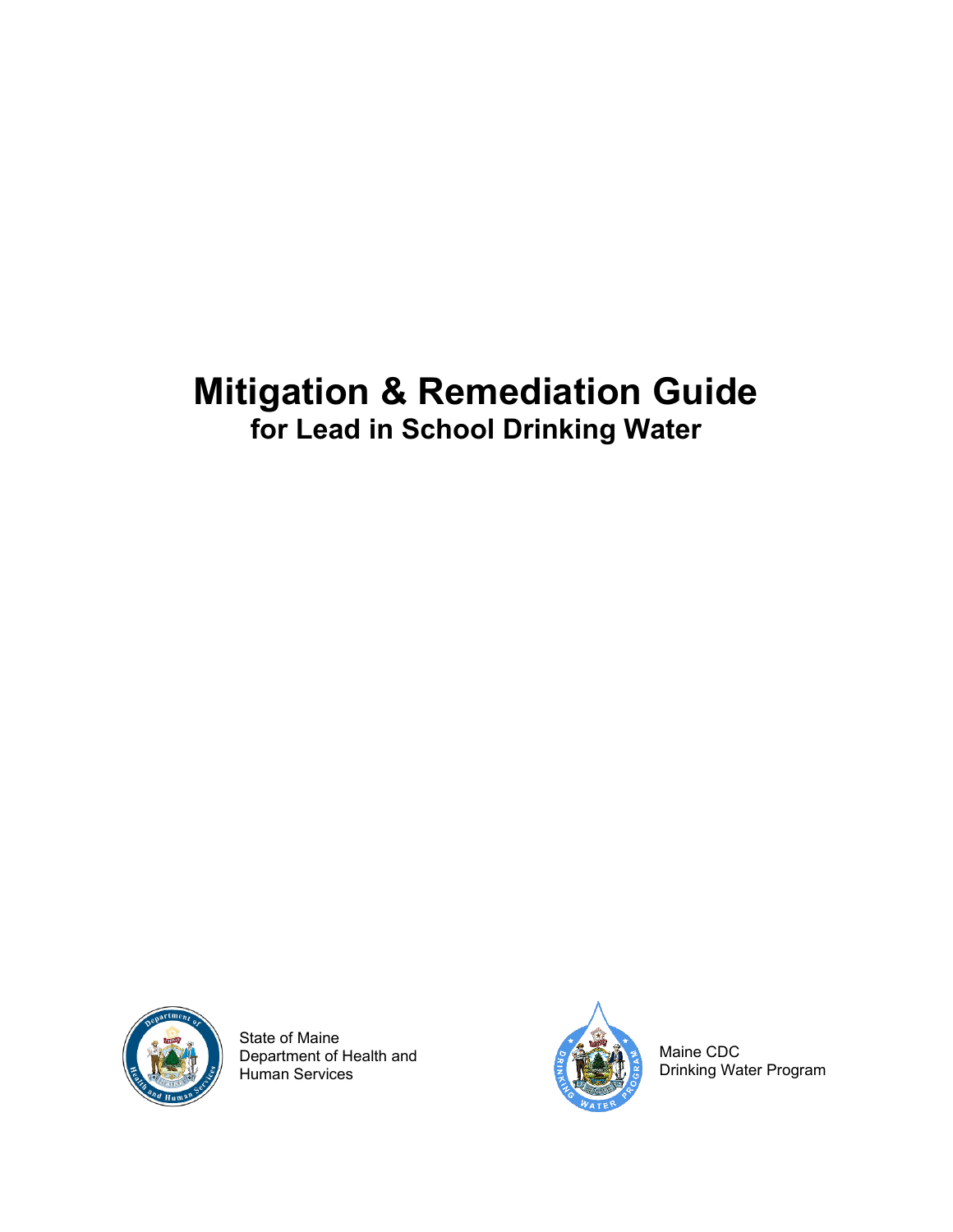# **Contents**

| About This Guide research and the service and the service of the service of the South This is a service of the           |  |
|--------------------------------------------------------------------------------------------------------------------------|--|
| Understanding Your Results 3                                                                                             |  |
| How Lead Gets in Water 4                                                                                                 |  |
| Determining the Source of Lead 6                                                                                         |  |
| Choosing an Appropriate Mitigation Method 8                                                                              |  |
| • Flushing<br>• Cleaning Aerators                                                                                        |  |
| Temporary Control Measures. 11<br>• Shut Off Fixtures<br>• Install Do-Not-Drink Signs<br>• Provide Bottled Water         |  |
| Permanent Control Measures. 12<br>• Remove or Replace Fixture<br>• Install a Filter<br>• Add Corrosion Control Chemicals |  |
|                                                                                                                          |  |
|                                                                                                                          |  |
| Funding for Mitigation and Remediation. 14                                                                               |  |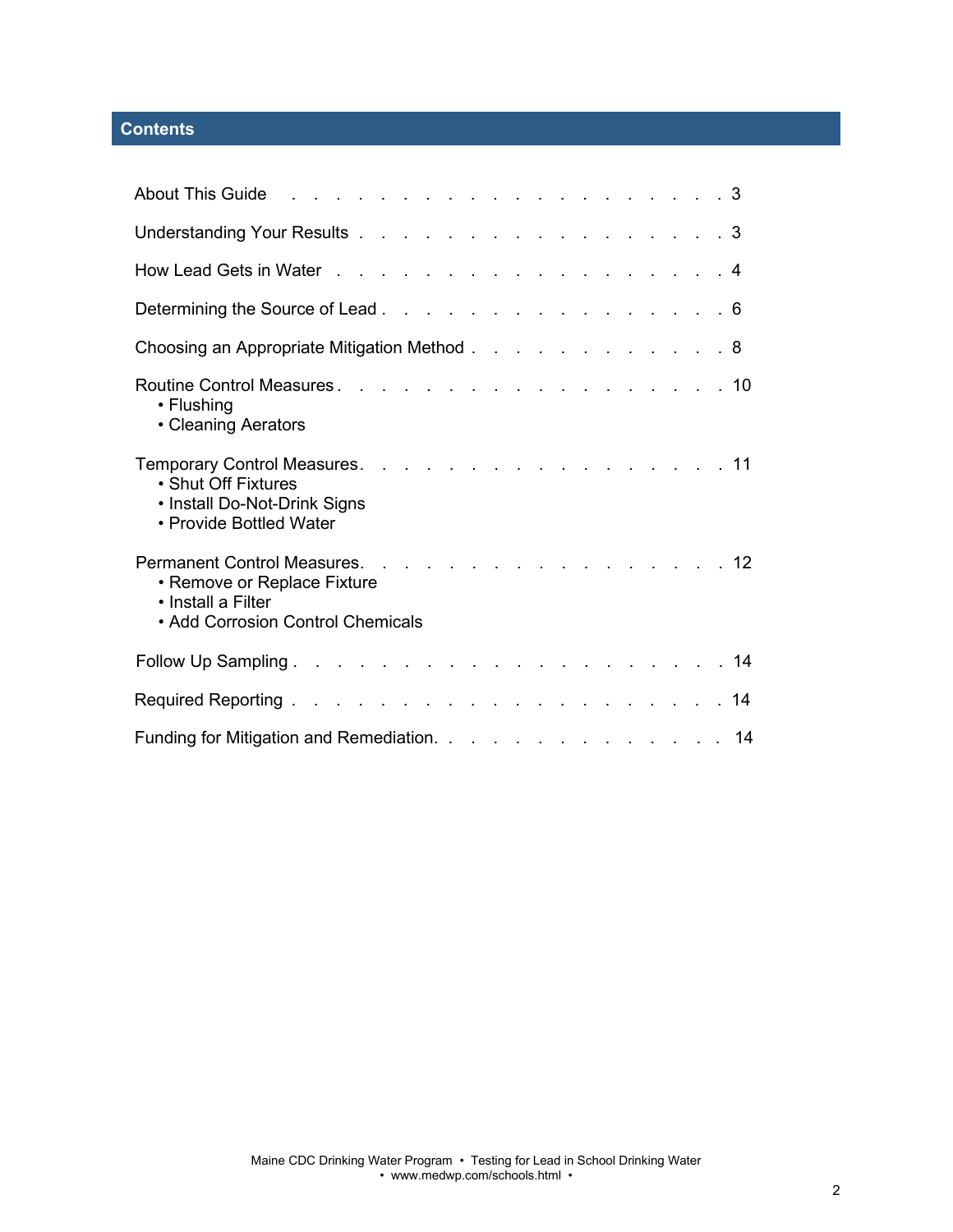# **About This Guide**

This guide was developed by the Maine CDC Drinking Water Program (DWP) to assist your school in understanding your lead water testing results and guide you through mitigation and remediation processes to help reduce your water's lead levels.

As you work through this guide, remember not all mitigation/remediation actions are appropriate for all schools, locations, or lead levels. While there is no safe level of lead, fixtures with lead levels over 4ppb are recommended to be removed from service until mitigation/remediation takes place. Lead levels above 15 ppb are considered significantly elevated and may require more aggressive treatment actions. If your

**Lead mitigation and remediation in schools is voluntary. However, schools are required to report all planned and completed mitigation /remediation actions to the Drinking Water Program.**

school has fixtures for which lead sample results exceed 15 ppb, the DWP recommends seeking outside consultation to assist with mitigation/remediation. While the DWP does not endorse individual consultants, a list of [local treatment companies](https://www.maine.gov/dhhs/mecdc/environmental-health/dwp/pws/treatmentResources.shtml) can be found on the DWP website.

## **Understanding Your Results**

When you receive your water sample test results from the lab, the results will be reported in parts per billion (ppb).

As you review your sample results, consider not only the lead levels, but also the vulnerability of your students and the likelihood of exposure. Remember, younger children are more vulnerable to lead and are more likely to be exposed by consuming water from bubblers or bottle fill stations. Also keep in mind the longer water sits undisturbed within your plumbing (such as after school vacations), the higher the potential for lead to dissolve into the water.

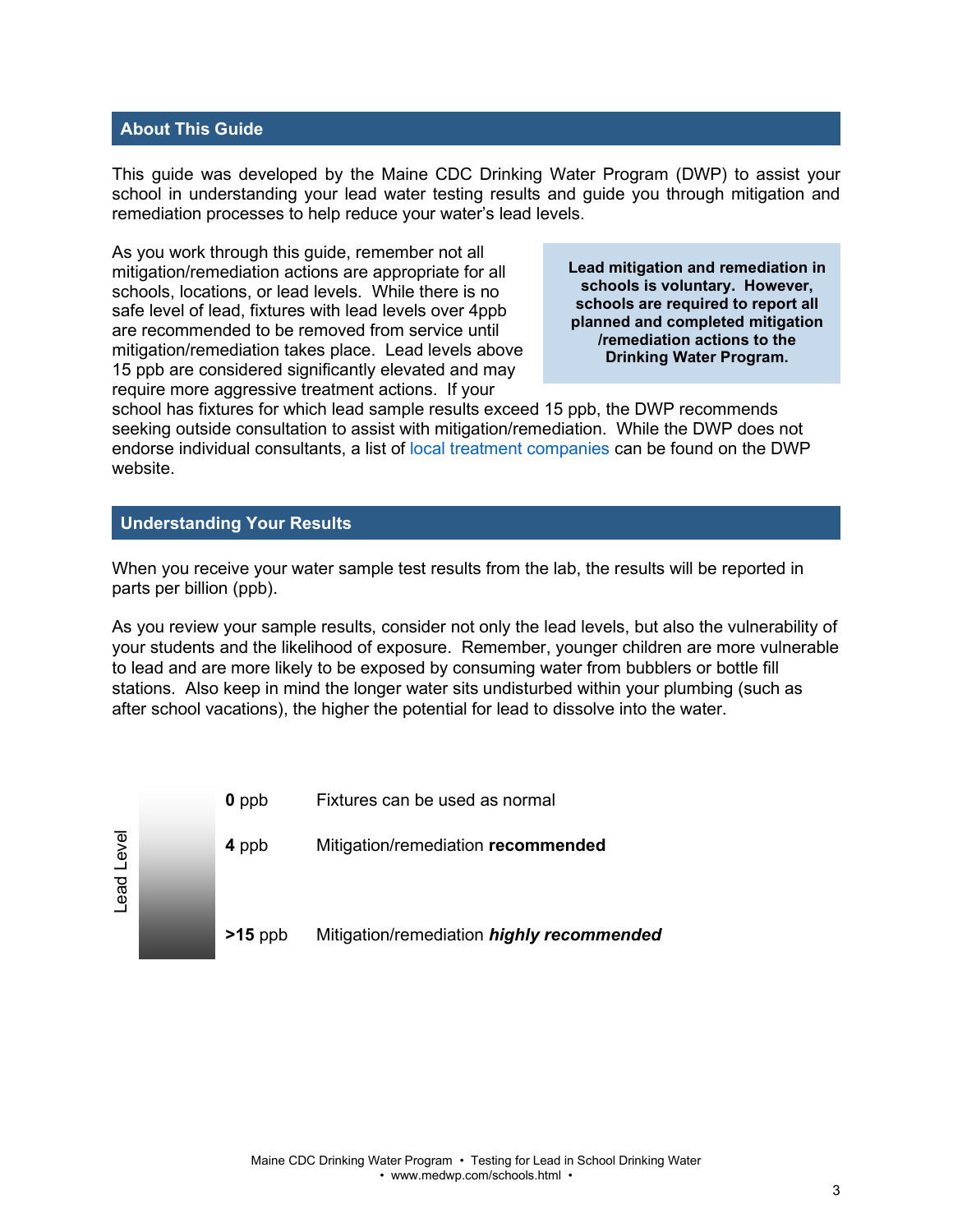#### **How Lead Gets in Water**

Lead rarely occurs in water naturally; most often, lead found in drinking water originates from within your building's plumbing – from three locations in particular: the supply line, the internal piping, and individual fixtures like faucets. When plumbing is unused (as it tends to be overnight, on weekends, or extended breaks) lead can slowly dissolve from the plumbing into the water. The longer the water sits undisturbed, the greater the potential for elevated lead levels.

#### **The Fixture** (a.k.a. faucet)

Fixtures are water delivery outlets. They can include, but are not limited to, kitchen and bathroom faucets, drinking water fountains and bubblers, bottle fill stations, brass spigots, ice machines, and hot water kettles. Remember even new fixtures, piping, or other components made of non-metal material might not be "lead free." Products manufactured outside the U.S. (as are some online purchases) may still contain un-acceptable amounts of lead.

## **Internal Piping**

The piping inside your building includes many components that could contain lead. In some instances, the pipes themselves are made of lead. Other sources include lead solder (historically used to join copper pipes), joints, fittings, and other pipe material such as galvanized steel.

#### **Supply line**

A supply line is the pipe that joins the building's internal plumbing to either a well or to the public water supply. Even non-lead supply lines can contain lead particles or lead components. It is not known how many privately-owned supply lines are made of lead or could contain lead, and so all should initially be considered suspect. Furthermore, private wells might also contain lead in the "packer" element that is used to help seal the well above the well screen; this is more common in wells drilled more than 20 years ago. Some models of older submersible well pumps also contain leaded-brass components.



**To determine if any of your fixtures are lead-free, use the [EPA's guide](https://tinyurl.com/pb-epa) [for identifying lead-free fixtures](https://tinyurl.com/pb-epa)**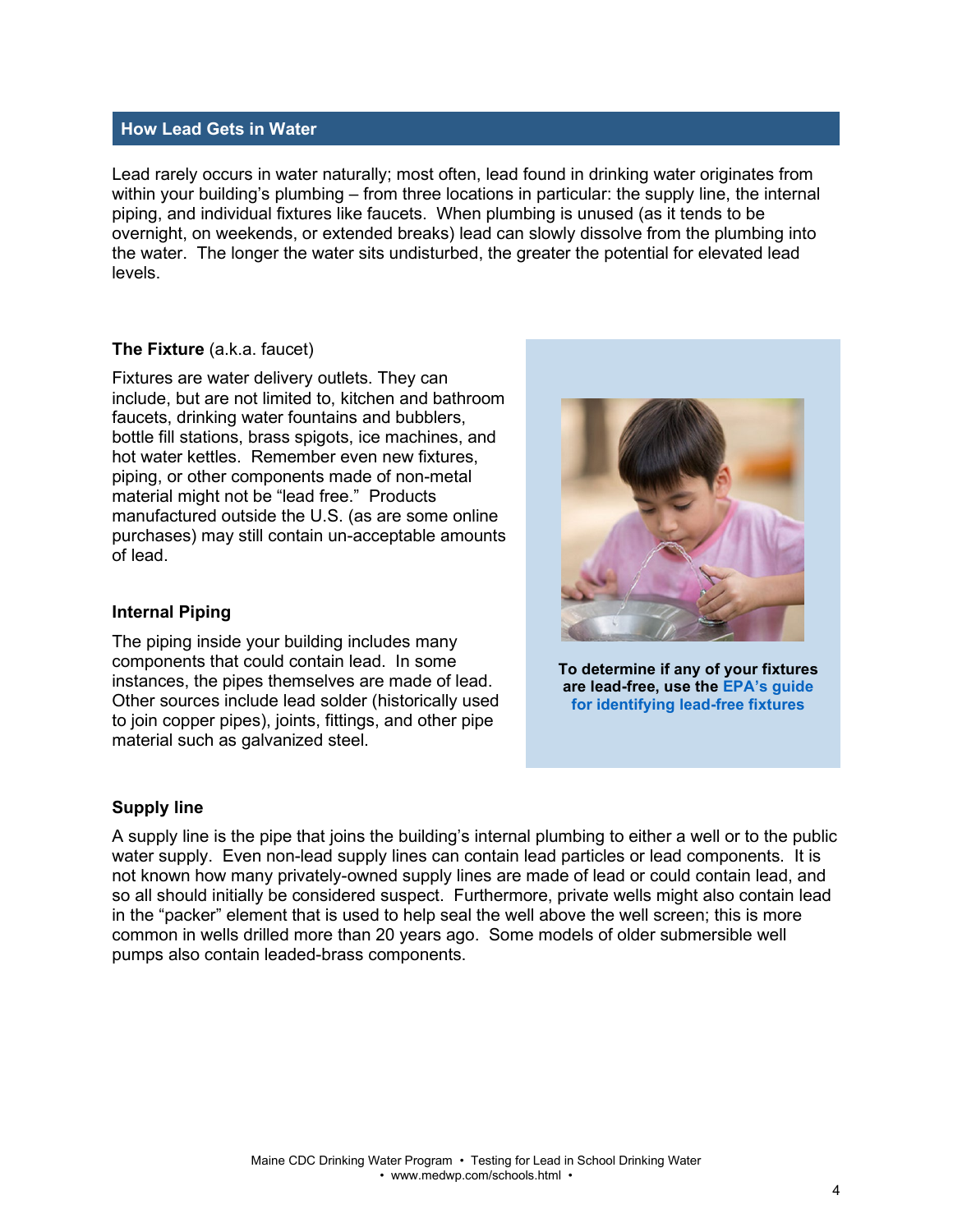

\*Regardless of whether your school's drinking water is supplied by a municipal water system or its own well, the water will enter the building through a service line(s). Once inside the building, water may undergo treatment for impurities and heating before being distributed to various fixtures in the building via a network of pipes.

This illustration is a simplified view of an internal water system served by a municipal supplier. Your school's source, system components, and fixtures may be different.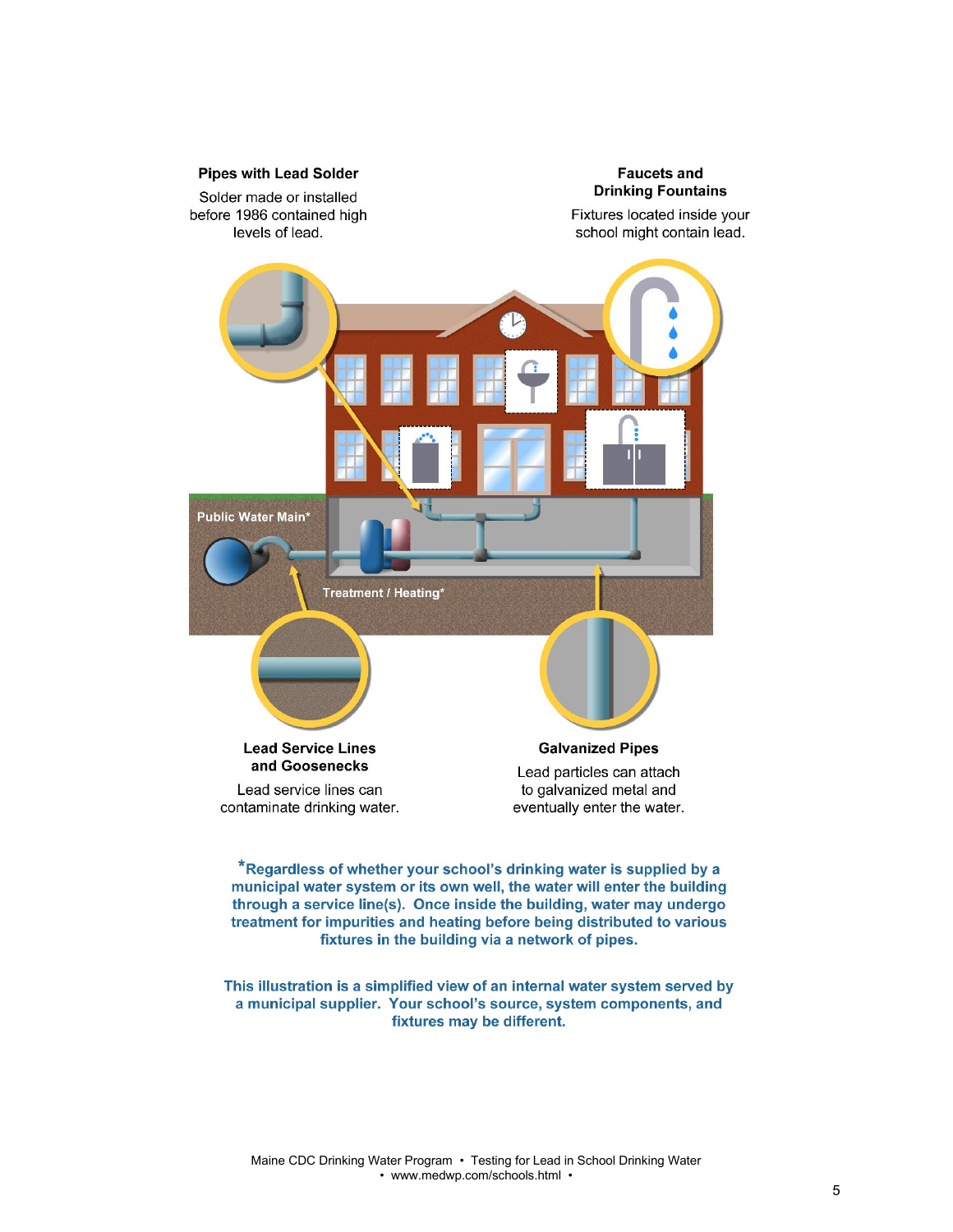# **Determining the Source of Lead**

If any of your initial samples come back with elevated lead levels, your next step is to identify the exact location(s) where lead is entering the water. To that end, we recommend a course of follow-up samples: a first-draw confirmation sample and a 30-second flush sample for each fixture with elevated lead, and a supply line sample. By collecting these additional samples and comparing their results, it's possible to locate where lead is leaching into your water.

# **Confirmation Samples**

Confirmation samples will confirm your high lead result and can help determine if the fixture itself is contributing lead. *Results from several states show 90% of the time, an elevated sample is a result of lead components in the fixture itself.*

When you order a confirmation sample from the lab, instructions will be included for the collection method. Refer to sampling instructions for guidance on collecting a confirmation sample.

# **30-Second Flush Samples**

The 30-second flush will help determine if the piping *behind* your fixture is contributing to your elevated lead result. For drinking fountains or similar fixtures that share plumbing, a single flush sample may be representative of the shared interior piping. An example would be a drinking water fountain unit with two spouts: a high spout and a low spout.

When you order a 30-second flush sample from the lab, instructions will be included for the collection method. Refer to sampling instructions for guidance on collecting a 30-second flush sample.

#### **Supply line Samples**

Use a supply line sample to determine if either the supply line or well pump is contributing lead. Only collect a single sample per supply line.

When you order a supply line sample from the lab, instructions will be included for the collection method. Refer to sampling instructions for guidance on collecting a supply line sample.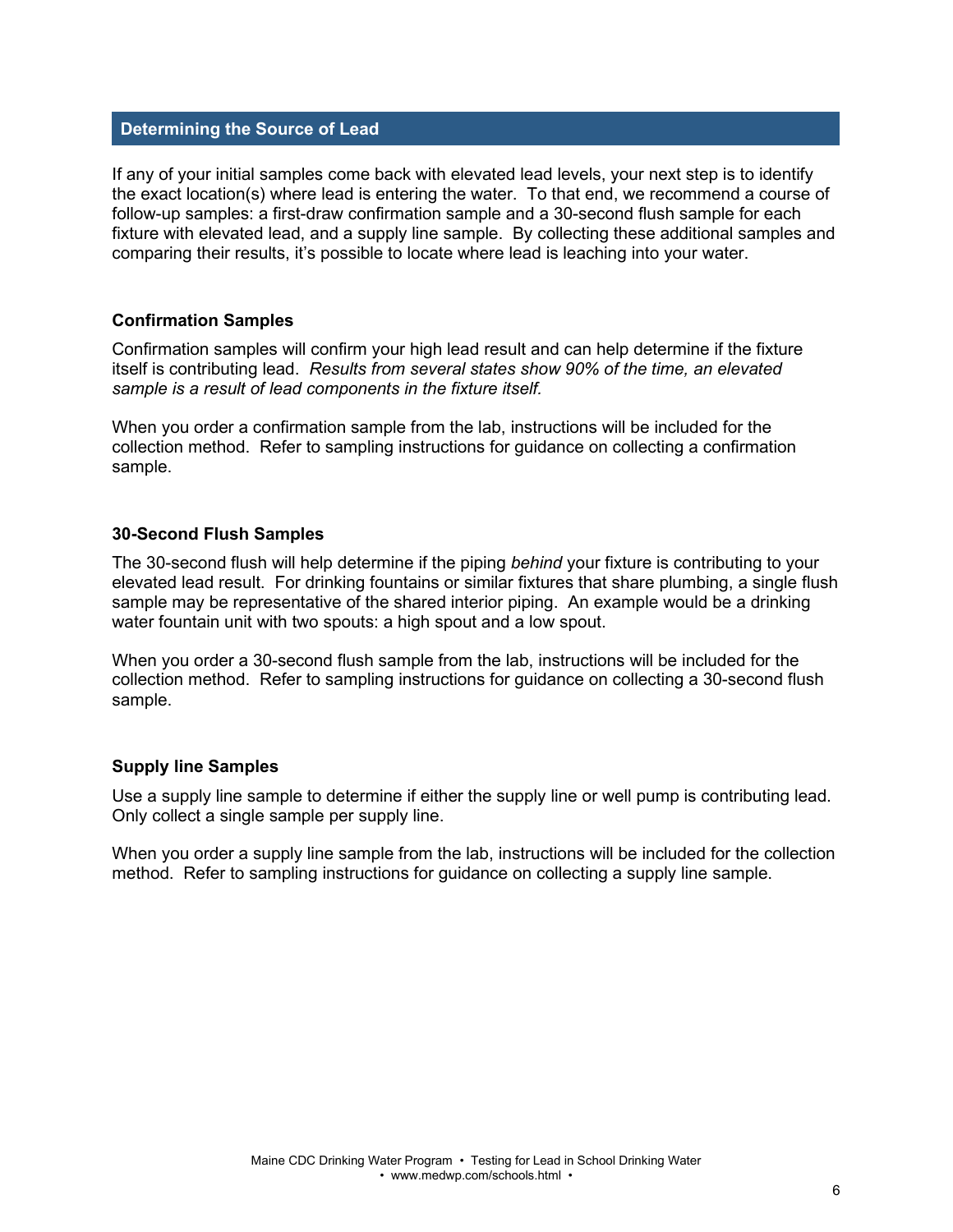# **Do results from your INITIAL SAMPLE indicate the presence of lead?**

few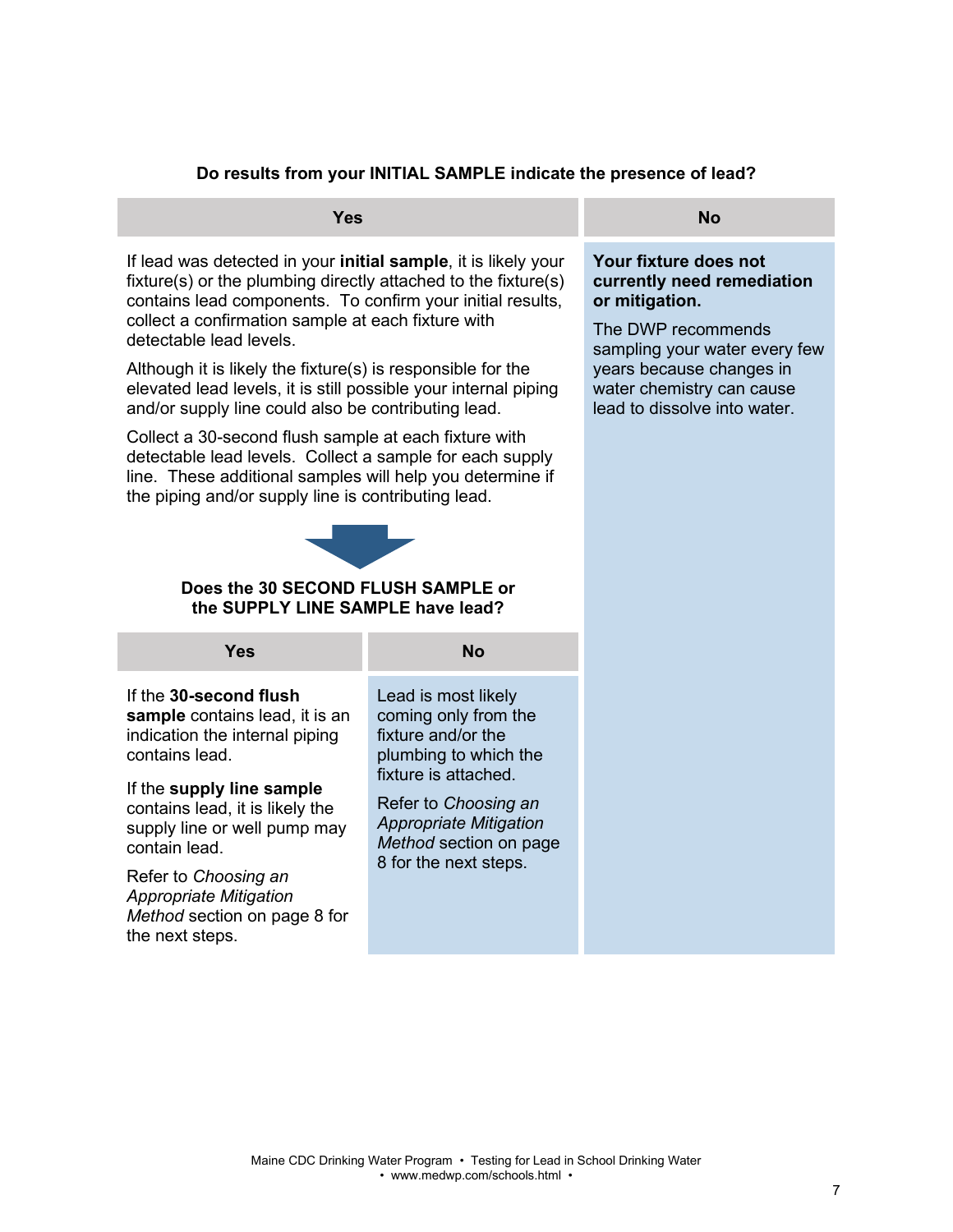# **Choosing an Appropriate Mitigation Method**

Once it has been determined mitigation is necessary, you will need to decide on the type of mitigation that is right for your school's system; not all mitigation/remediation actions are appropriate for all schools, locations, or lead levels. Mitigation and remediation methods fall into three different categories: routine, temporary, and permanent control measures, which are discussed in more detail later in this document.

| <b>Lead Level at</b><br><b>Tap or Fixture</b>                                                                                                                              | <b>Appropriate Mitigation / Remediation Actions</b>                                                                                                                                                                                                                                                                                                                                                                                                                                                                                                                                                                        |
|----------------------------------------------------------------------------------------------------------------------------------------------------------------------------|----------------------------------------------------------------------------------------------------------------------------------------------------------------------------------------------------------------------------------------------------------------------------------------------------------------------------------------------------------------------------------------------------------------------------------------------------------------------------------------------------------------------------------------------------------------------------------------------------------------------------|
| $<$ 1 ppb or<br><b>Not Measurable</b><br>(Non-detected)                                                                                                                    | Lead was not detected.<br>These tap/fixtures may be used as normal.                                                                                                                                                                                                                                                                                                                                                                                                                                                                                                                                                        |
| $1-3$ ppb                                                                                                                                                                  | <b>Routine Control Measures</b><br>Regularly flush fixtures to bring a fresh supply of water.<br>Regularly clean aerators to remove lead particles.                                                                                                                                                                                                                                                                                                                                                                                                                                                                        |
| $4-10$ ppb                                                                                                                                                                 | <b>Temporary and Permanent Control Measures</b>                                                                                                                                                                                                                                                                                                                                                                                                                                                                                                                                                                            |
| It is recommended<br>fixtures with lead<br>levels over 4 ppb<br>be immediately<br>taken out of service<br>until testing<br>indicates the<br>problem has been<br>addressed. | Temporarily remove a fixture from service until new plumbing<br>and/or a new fixture can be installed.<br>• Provide bottled water until lead levels have been addressed<br>and reduced through the mitigation/remediation process.<br>Install a "Do Not Drink" sign. This would only be appropriate<br>for handwash sinks or other fixtures not intended for drinking<br>or cooking.<br>Replace existing fixtures and/or plumbing.<br>٠<br>Permanently remove the fixture from service.<br>Install a filter.<br>Add corrosion control chemicals to reduce the corrosivity of<br>your water, after consulting with the DWP. |
| 15 ppb or Higher                                                                                                                                                           | The DWP recommends schools seek outside consultation to<br>address any sample results over 15 ppb.                                                                                                                                                                                                                                                                                                                                                                                                                                                                                                                         |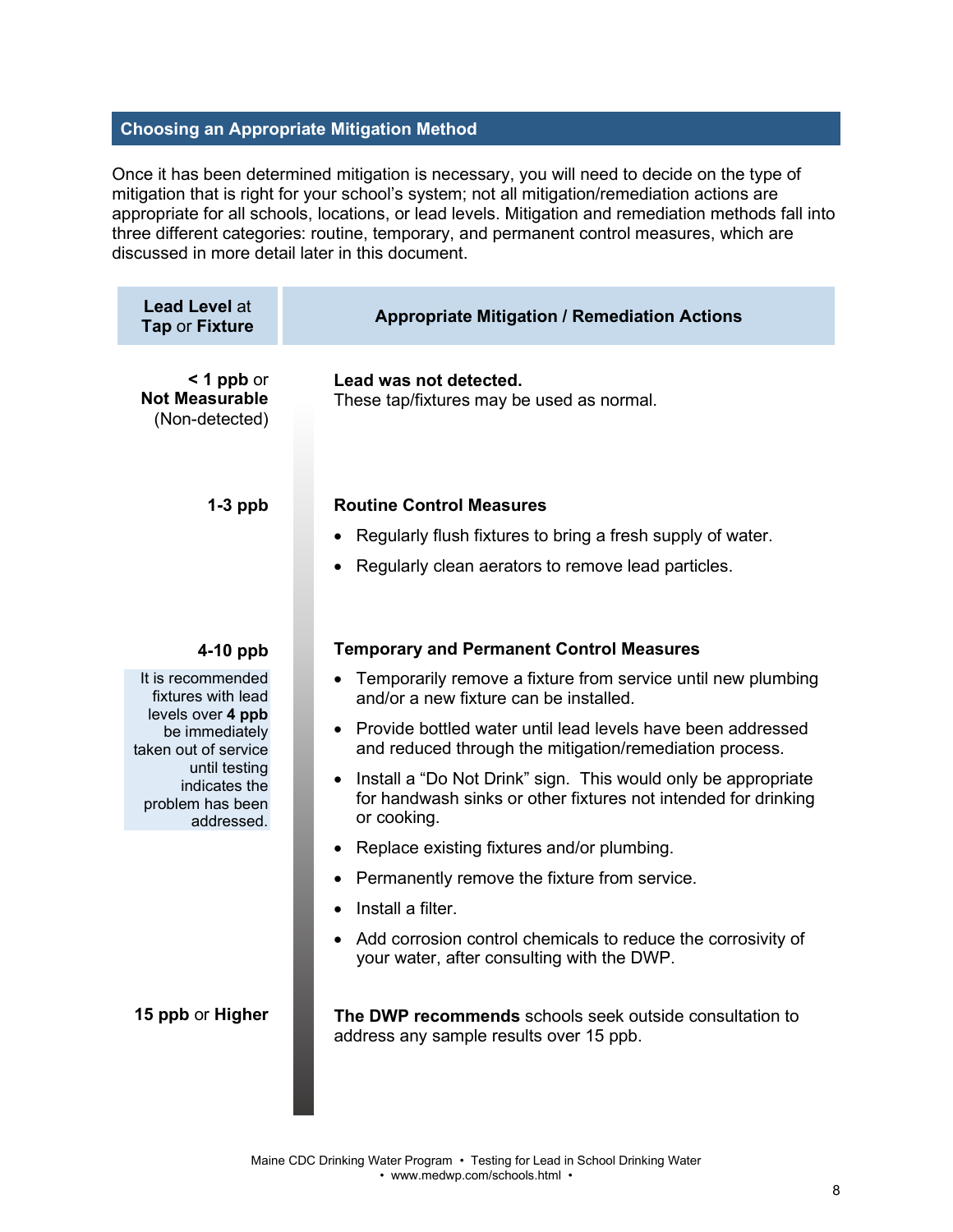#### **Routine Control Measures**

Routine control measures involve any reoccurring activity whose primary goal is to *temporarily* lower lead water levels. While it is recommended all schools engage in routine control measures following extended periods where the water has not been used (after vacations, for instance), these methods are *only adequate solutions for lead water levels below 4 ppb*. Routine control measures are also typically not effective when a building's internal plumbing or supply line is contributing to elevated lead levels.

#### • **Flushing**

Flushing involves opening taps and letting the water run to remove water that has been standing in the interior pipes and/or the fixtures. Before implementing this procedure for remediation, consider how often flushing should occur throughout the week – and possibly throughout the day – and whether it is feasible for your facility. Depending upon the age and condition of the plumbing and the corrosiveness of the water, elevated lead levels can return relatively quickly following flushing.

Flushing can be a quick and easy solution to lead levels under 4 ppb, especially when contamination is localized in a small area or building. It is recommended as a short-term solution only (while more permanent solutions are being implemented) or to improve overall water quality in a building.



If your school uses a well, excessive flushing may stress your source, increasing the risk of losing pressure or running your well dry. At the same time, if your school is connected to a public water utility, this will increase your water usage and water bill.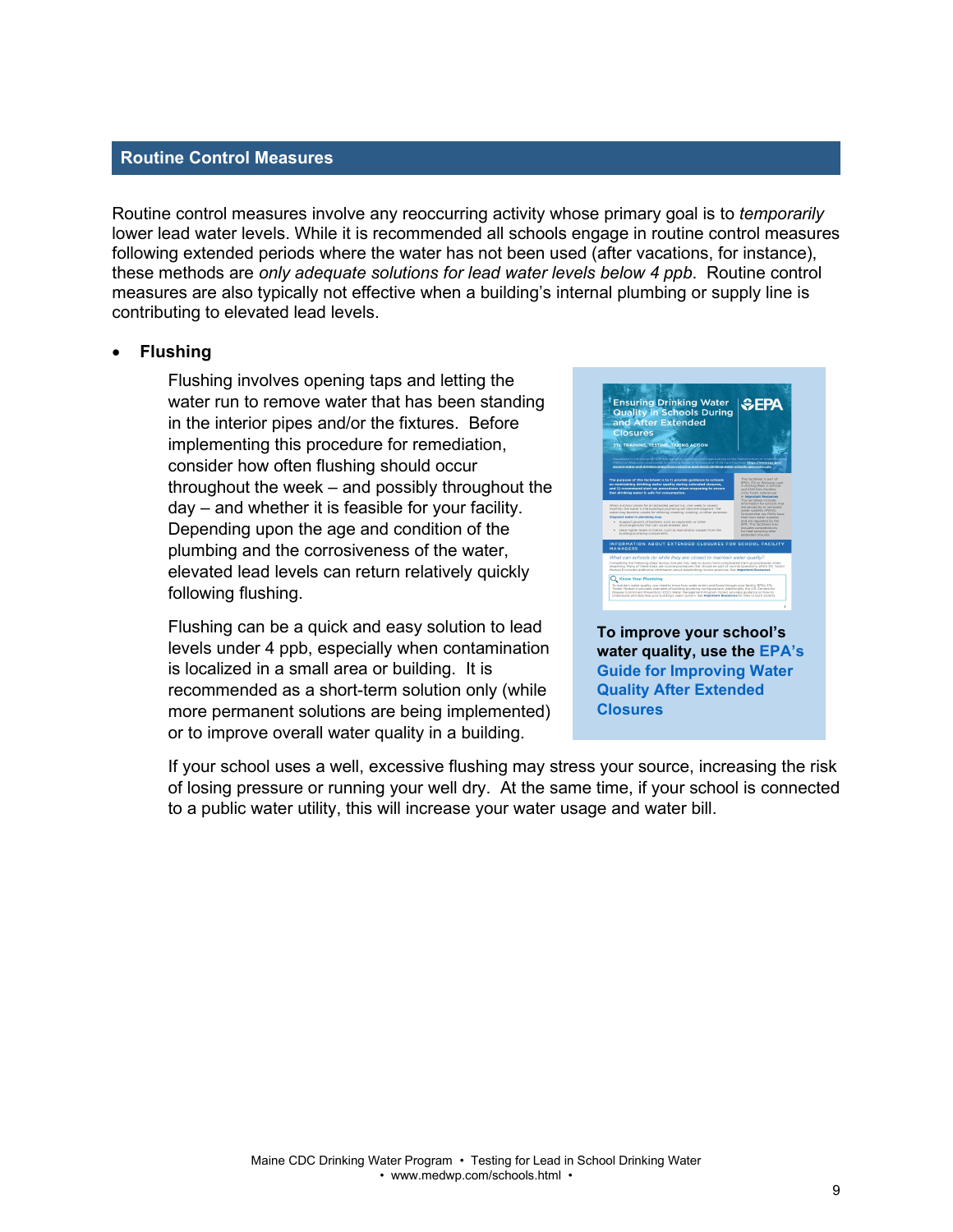# **When using the 'flushing' method…**

#### DO:

- Develop a system for accountability, including identifying one person who is in charge and record keeping.
- Flush fixtures individually; flushing a toilet will not flush your water fountains.
- Run water for:
	- $\circ$  30 seconds to 1 minute for handwash sinks and kitchen faucets.
	- o 1 minute for unrefrigerated drinking water fountains.
	- o 15 minutes for refrigerated drinking water fountains.
- Utilize flushing as a routine practice to improve overall water quality.
- Flush after remediation. In addition to replacing or removing plumbing or fixtures which contain lead, flushing can help clear out debris or lead particulates that may be released when remediation occurs. Remove and rinse the fixture's aerator after flushing to ensure trapped particles are removed.
- Use as a temporary measure while more permanent control measures are being put into place.
- Start with the fixtures closest to the supply line and progress outward from there.

#### DO NOT:

- Use flushing as a practical remedy for water coolers.
- Flush as a sole effort after finding unacceptable lead levels in your school, without ensuring lead levels will remain low throughout the day.
- Employ flushing as a long-term remediation effort alone. Flushing can be a measure which could be paired with permanent remediation like replacement and/or removal.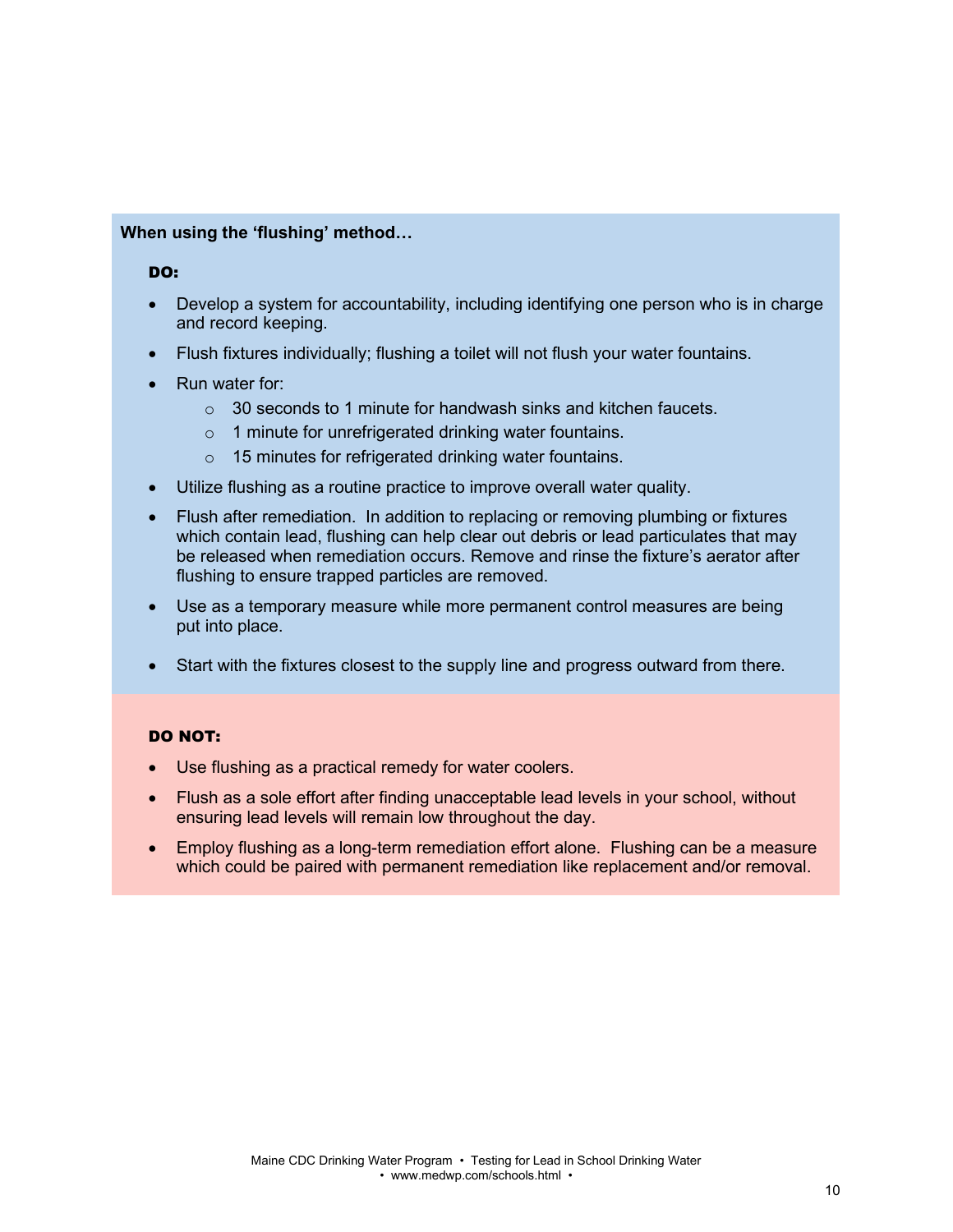# • **Cleaning Aerators**

Lead can dissolve in your water via debris trapped in the water faucet screen called an aerator. These particles dissolve into your water and therefore can increase a water's lead levels. Finding trapped lead debris in an aerator indicates additional remediation should take place to remove the source of lead particles in the plumbing.

It's recommended to routinely clean your aerator to remove trapped debris to improve your overall water quality and reduce lead exposure. It is not an effective remediation method for lead levels over 3 ppb, so should be combined with more aggressive mitigation/remediation measures.



# **Temporary Control Measures**

Temporary control measures involve preventing water consumption *until the plumbing/fixture can be replaced*. Temporary control measures should be used for fixtures where lead is 4ppb or above, and anytime internal plumbing or supply lines are contributing to elevated lead levels.

#### • **Shut Off Fixtures**

If initial sample results from a fixture exceed 4 ppb, the outlet can be shut off or disconnected until the problem is resolved. If the outlet is not used regularly, this may be a viable option; however, if the outlet is frequently used for handwashing, this is probably not a practical solution.

#### • **Install** *Do-Not-Drink* **Signs**

If you cannot immediately replace – and cannot shut off – a fixture whose primary function is not for drinking or cooking, such as a handwash station, you may install a sign that the water should not be used to drink. Signage should be prominent and include words/pictures. It should also be multilingual if there are students for whom English is not the first language.

#### • **Provide Bottled Water**

Bottled water is merely a temporary solution and should only be used until fixtures/ plumbing can be replaced. This can be an expensive alternative, but it might be warranted if you are aware of widespread contamination and other remediation is not a near-term option.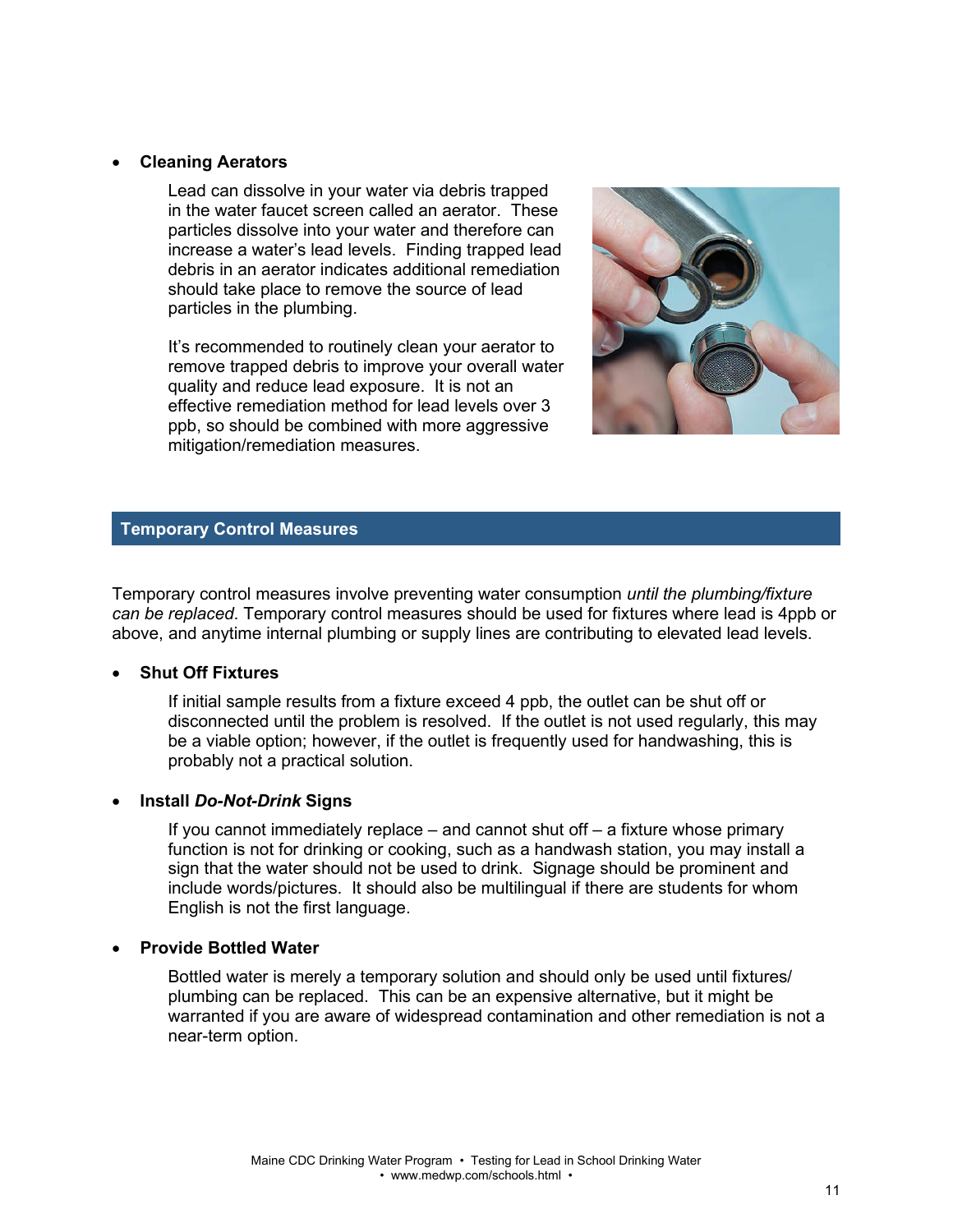# **Permanent Control Measures**

Permanent control measures involve removing lead from water or reducing the amount of lead entering the water. After mitigation/remediation, there are additional follow-up steps. Localized or building-wide flushing should take place after fixtures or internal piping have been replaced, and confirmation samples should be collected to ensure remediation measures were effective. For additional information on follow up sampling, refer to the *Follow-Up Sampling (After Mitigation/Remediation)* section on page 14.

#### • **Remove or Replace Fixtures**

After identifying the sources of lead contamination, replacing these fixtures and piping components (e.g., valves, leaded solder) will permanently address the problem, compared with other solutions that have long-term costs and risks. If the sources of lead contamination are localized and limited to a few outlets, replacement may also be the most cost-effective option in the short-term. EPA's guidance document, *[How to Identify](https://tinyurl.com/pb-epa)  [Lead-Free Certification Marks for Drinking Water System and](https://tinyurl.com/pb-epa) Plumbing Products* can be a useful resource when selecting lead-free plumbing.

If multiple components of a single type (for example, fountain valves) are needed, you may wish to initially purchase only one or two. Take follow-up water samples after installing the new component(s) to verify lead levels have been reduced to acceptable levels. If follow-up testing is satisfactory, you can be reasonably certain the product would perform well at other locations in your facilities.

Pipes within your property and supply lines that are under your and/or a public water system's jurisdiction can be replaced. Contact the public water system regarding who owns the supply line. Your school or district may be responsible for replacing the portion of the supply line that is on school property.

Ongoing renovation of school buildings may provide an opportunity to modify the plumbing system, so water supplied for drinking or cooking can be redirected to bypass sources of lead contamination. Before undertaking such an alternative, be certain you have properly identified all the sources of lead contamination in drinking water.

Because electrical current may accelerate the corrosion of lead in piping materials, consider checking grounding wires. In some cases, existing wires already grounded to the water pipes can be removed by a qualified electrician and replaced with an alternative grounding system. Be aware that the removal of grounding from water pipes may create a shock hazard unless an acceptable, alternative ground is provided.

When making any repairs, be sure only "lead-free" materials are used. The 1986 Safe Drinking Water Act Amendments and the 2011 Reduction of Lead in Drinking Water Act requires only "lead-free" materials be used in new plumbing and plumbing repairs. Make sure all plumbers and other workers involved in construction or maintenance at your school adhere to these requirements. These actions will prevent or minimize new lead from being introduced into the facility's plumbing system. Report any violations of the "lead-free" requirements to the local plumbing inspector, the DWP, or EPA.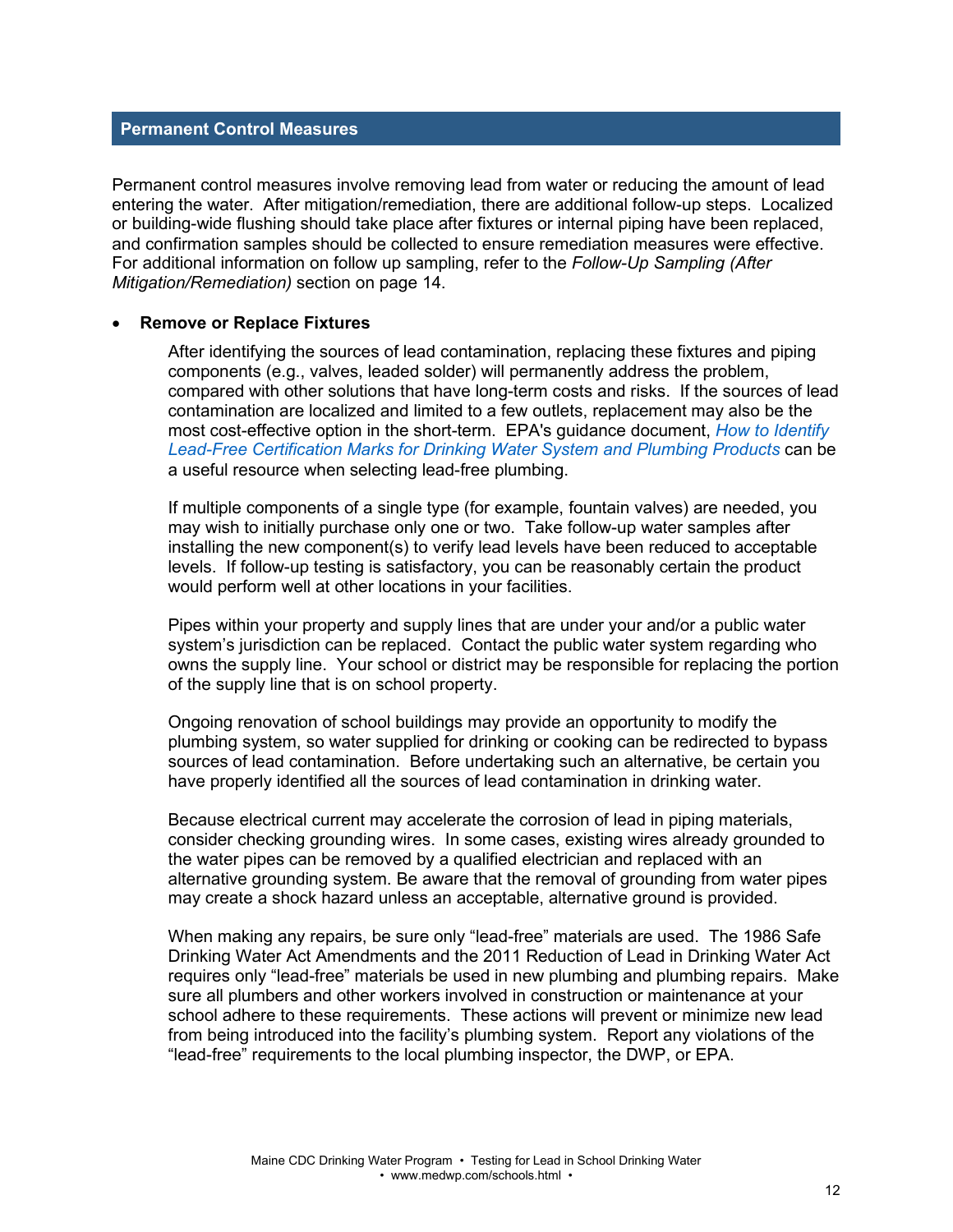### • **Install a Filter**

Point-of-use (POU) filter units are commercially available and can be effective in removing lead. There are a number of POU cartridge filter units on the market with costs running from the relatively inexpensive (\$65 to \$250) to more expensive units (\$250 to \$500), with varying effectiveness. Remember filters need routine maintenance to remain effective.

To find a lead reducing POU filter that will work best for your facility, first verify the product was tested and certified against **NSF/ANSI Standard 53** (for lead removal). This information should be readily available from the manufacturer or from a reputable third-party source (such as [NSF International,](http://www.nsf.org/) the [Water Quality Association,](https://wqa.org/) or the [EPA's guide](https://www.epa.gov/sites/default/files/2018-12/documents/consumer_tool_for_identifying_drinking_water_filters_certified_to_reduce_lead.pdf) to identifying filters certified to remove lead.)

For additional protection for particulate lead, look for a POU filter which is also certified against NSF/ANSI Standard 42 (for class I particulate reduction, 0.5 μm to <1 μm).

# • **Add Corrosion Control Chemicals**

The addition of corrosion control chemicals can prevent or mitigate lead from leaching into water when total plumbing replacement is not an option.

If you are considering installing corrosion control chemicals to treat water entering your building, you should first consult with the DWP. Installation of treatment would lead to your facility being identified as a public water system under the Safe Drinking Water Act (SDWA), and your facility would be required to meet the federal and state regulations for drinking water, including additional water quality monitoring, having a designated operator, and more.

Please consult a water treatment expert before installing any corrosion control chemicals. A list of local treatment companies can be found on [the treatment resource page](https://www.maine.gov/dhhs/mecdc/environmental-health/dwp/pws/treatmentResources.shtml) on the DWP website, although other consultants may be available as well.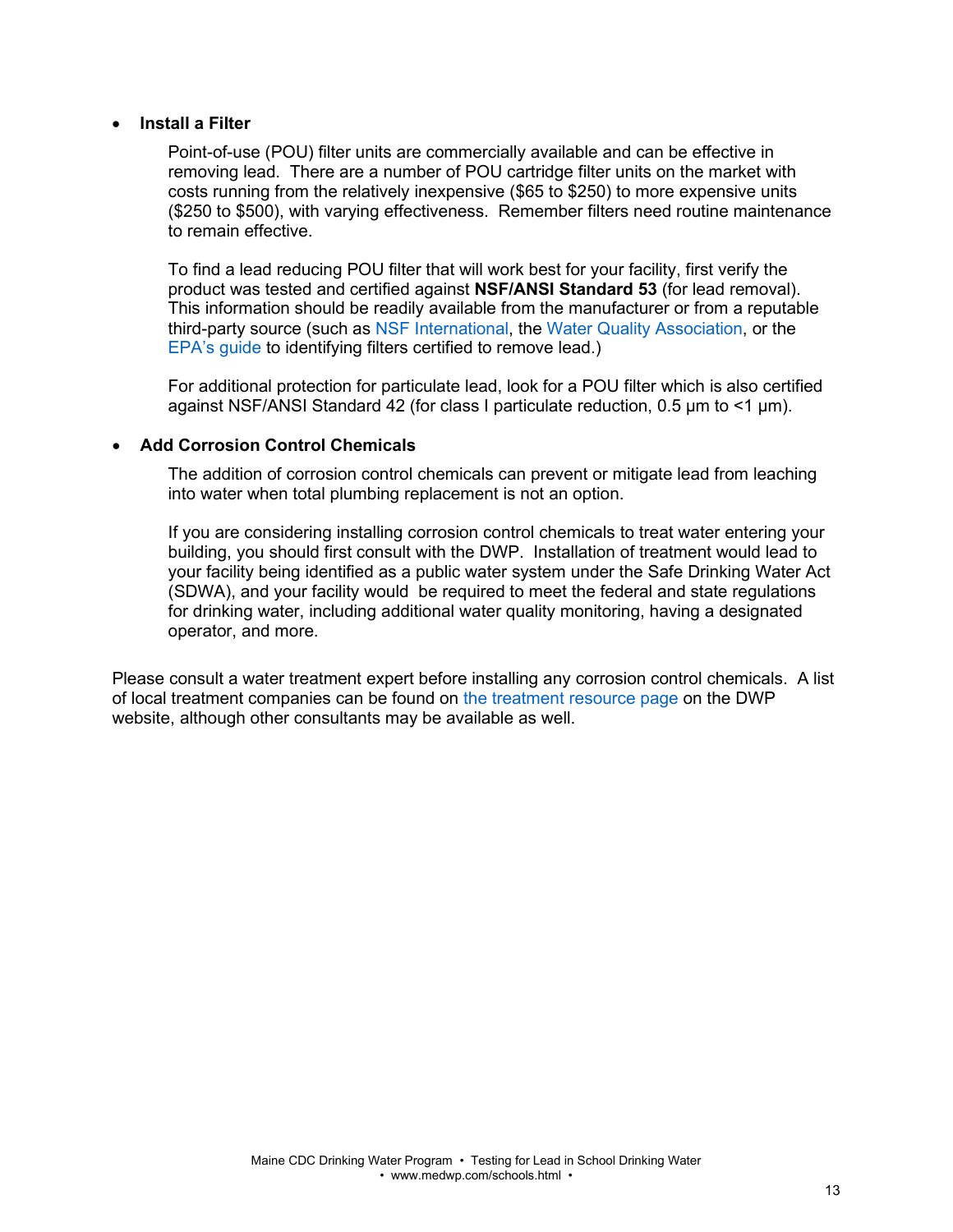# **Follow-Up Sampling** (After Mitigation/Remediation)

Work with plumbers and maintenance staff to ensure additional samples are taken from any outlets that were impacted by replacement of fixtures, reconfiguration of plumbing, or other remediation actions.

Additional samples should follow the same testing process as the initial samples. Sample any replaced or reconfigured components using the recommended procedures for first-draw (initial) and/or 30-second flush samples. Follow the sampling instructions included with your sample bottles.

A comparison of original and additional samples will help to assess whether the remediation has been successful in reducing lead in drinking water. Additional samples may be required to further pinpoint sources of lead contamination, if lead levels are still elevated.



# **Required Reporting**

Although all lead mitigation and remediation actions are voluntary, you are required to report those actions. The DWP will reach out to your school via survey to record what actions have been taken or are planned.

It is required that staff, students, and parents be made aware of any discoveries of high lead levels in your school's drinking water. Communication concerning remediation and mitigation efforts should be maintained throughout the process.

#### **Funding for Mitigation and Remediation**

Funding and contact information for mitigation and remediation can be found in the EPA's guide for *[Potential Funding Sources for Reducing Lead in Drinking Water in Schools and Child Care](https://www.epa.gov/sites/production/files/2019-10/documents/3ts_funding_document_2019_508_v2.pdf)  [Facilities](https://www.epa.gov/sites/production/files/2019-10/documents/3ts_funding_document_2019_508_v2.pdf)*.

The EPA's document provides information on national foundations, corporations, and state and federal agencies that have a strong commitment to supporting school and child-care improvement initiatives. The national organizations listed here provide funding for environmental health, children's health, and environmental education projects. In addition, these organizations are committed to serving their local communities.

The Maine CDC Drinking Water Program will update schools when new funding sources become available. For more information, visit the DWP [Website.](http://www.medwp.com/schools.html)